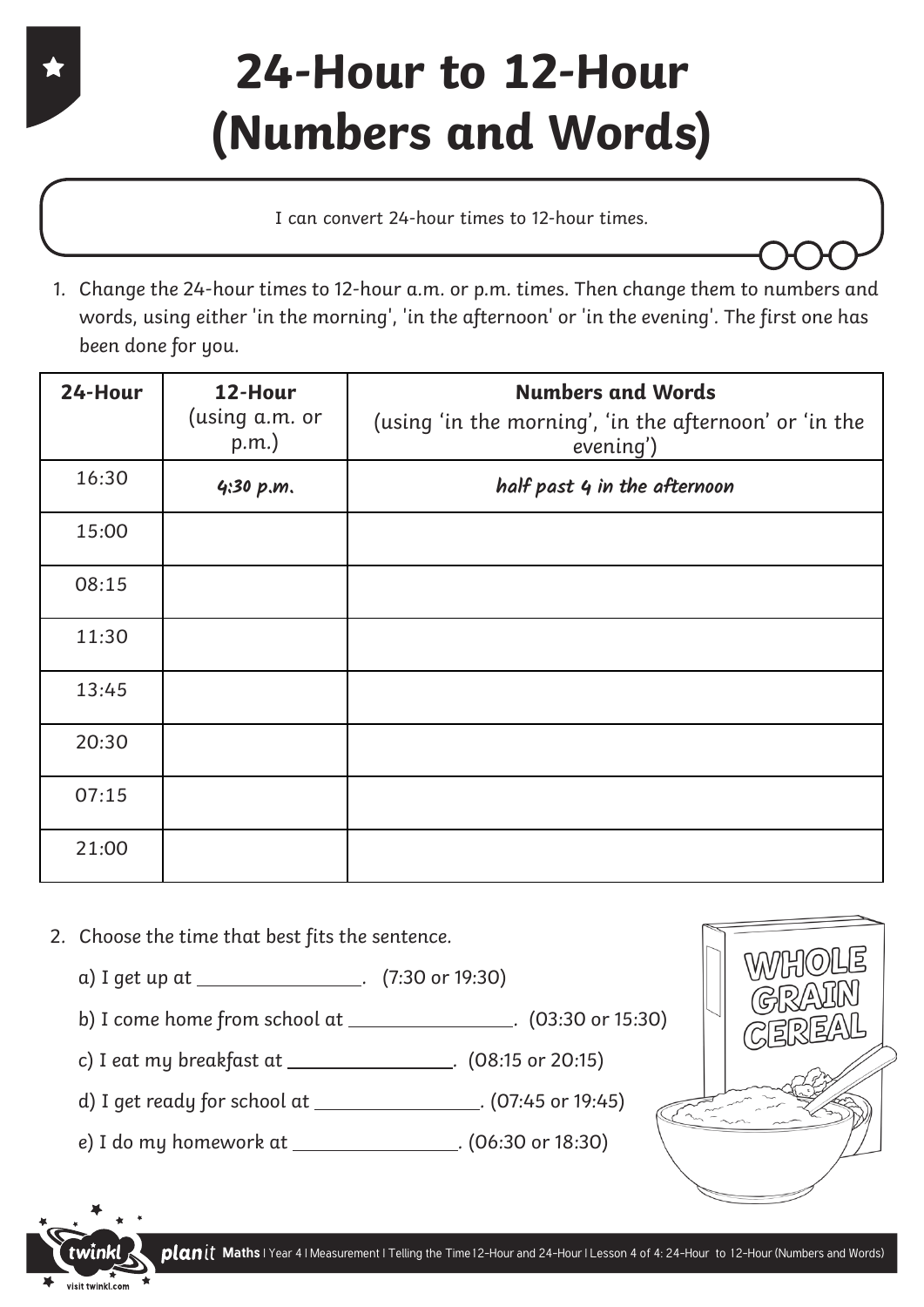### 24-Hour to 12-Hour (Numbers and Words) **Answers**

1. Change the 24-hour times to 12-hour a.m. or p.m. times. Then change them to numbers and words, using either 'in the morning', 'in the afternoon' or 'in the evening'. The first one has been done for you.

| 24-Hour | 12-Hour<br>(using a.m. or<br>p.m. | <b>Numbers and Words</b><br>(using 'in the morning', 'in the afternoon' or 'in the<br>evening') |  |  |
|---------|-----------------------------------|-------------------------------------------------------------------------------------------------|--|--|
| 16:30   | 4:30 p.m.                         | half past 4 in the afternoon                                                                    |  |  |
| 15:00   | 3:00 p.m.                         | 3 o'clock in the afternoon                                                                      |  |  |
| 08:15   | 8:15a.m.                          | quarter past 8 in the morning                                                                   |  |  |
| 11:30   | $11:30$ a.m.                      | half past II in the morning                                                                     |  |  |
| 13:45   | 1.45 p.m.                         | quarter to 2 in the afternoon                                                                   |  |  |
| 20:30   | 8:30 p.m.                         | half past 8 in the evening                                                                      |  |  |
| 07:15   | 7:15a.m.                          | quarter past 7 in the morning                                                                   |  |  |
| 21:00   | 9:00 p.m.                         | 9 o'clock in the evening                                                                        |  |  |

- 2. Choose the time that best fits the sentence.
	- a) I get up at **07:30**.
	- b) I come home from school at **15:30**.
	- c) I eat my breakfast at **08:15**.
	- d) I get ready for school at **07:45**.
	- e) I do my homework at **18:30**.

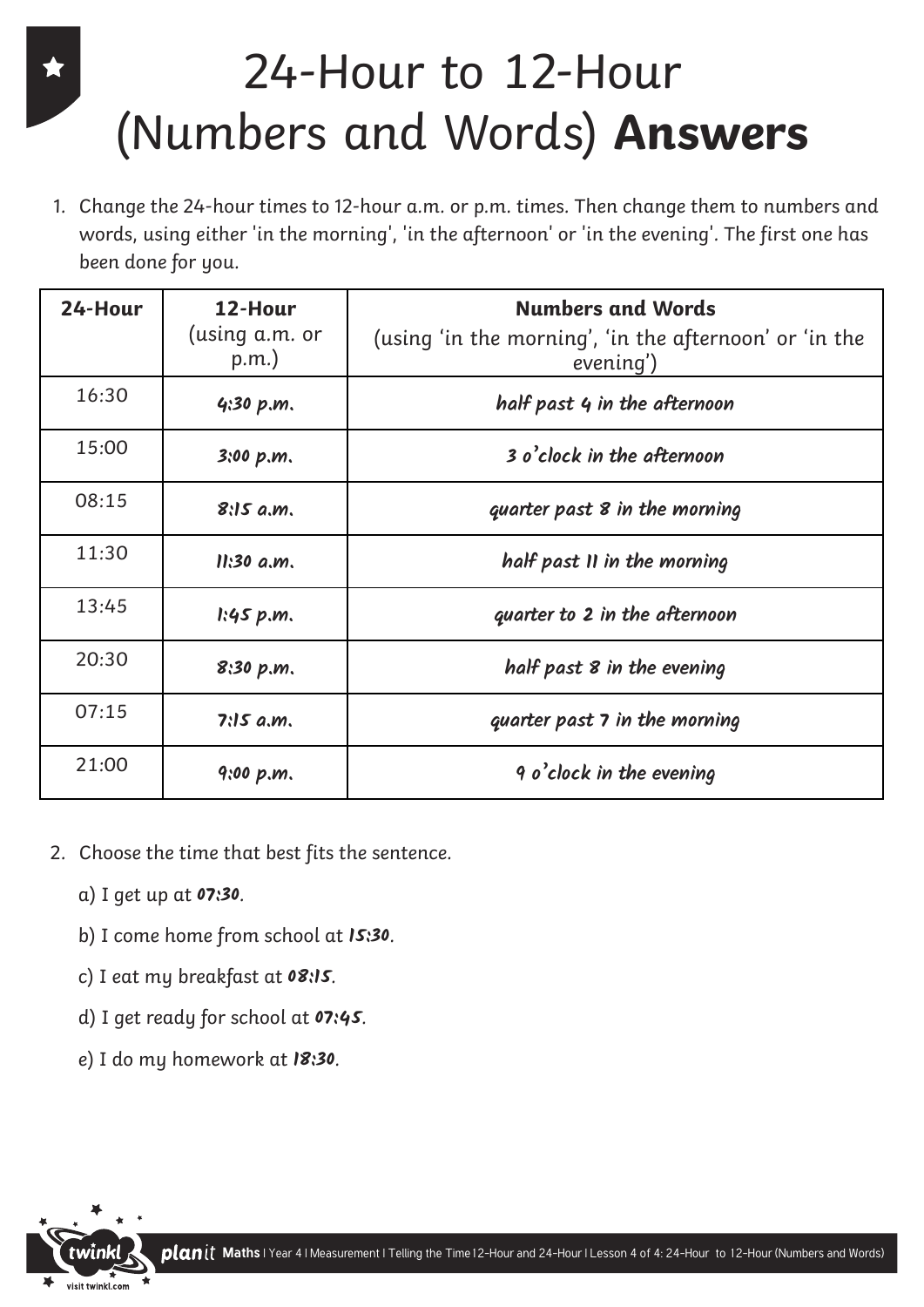

### **24-Hour to 12-Hour (Numbers and Words)**

I can convert 24-hour times to 12-hour times.

1. Change the 24-hour times to 12-hour a.m. or p.m. times. Then change them to numbers and words, using either 'in the morning', 'in the afternoon' or 'in the evening'. The first one has been done for you.

| 24-Hour | 12-Hour<br>(using a.m. or<br>$p.m.$ ) | <b>Numbers and Words</b><br>(using 'in the morning', 'in the afternoon' or 'in the<br>evening') |  |
|---------|---------------------------------------|-------------------------------------------------------------------------------------------------|--|
| 13:35   | 1:35 p.m.                             | 25 to 2 in the afternoon                                                                        |  |
| 14:25   |                                       |                                                                                                 |  |
| 09:15   |                                       |                                                                                                 |  |
| 08:50   |                                       |                                                                                                 |  |
| 14:55   |                                       |                                                                                                 |  |
| 20:40   |                                       |                                                                                                 |  |
| 07:05   |                                       |                                                                                                 |  |
| 22:45   |                                       |                                                                                                 |  |

2. Rewrite this paragraph. Change the 12-hour times to 24-hour and the 24-hour times to 12 hour.

My friend called for me at **9:05 a.m.** to go to the park. We walked to the park and got there at **09:35**. We played in the park until **11:10**, then went to the swimming baths. We had finished swimming by **12:40 p.m.** so we went back to my house. My friend and I had lunch at **13:05**. At **2:20 p.m.**, my friend's dad picked him up. I watched TV until **15:40**. At **5:35 p.m.**, I had my tea.

My friend called for me at \_\_\_\_\_\_ to go to the park. We walked to the park and got there at  $\Box$ . We played in the park until  $\Box$ , then went to the swimming baths. We had finished swimming by \_\_\_\_\_ so we went back to my house. My friend and I had lunch at \_\_\_\_\_\_\_. At \_\_, my friend's dad picked him up. I watched TV until \_\_\_\_\_\_\_. At \_\_\_\_\_\_\_, I had my tea.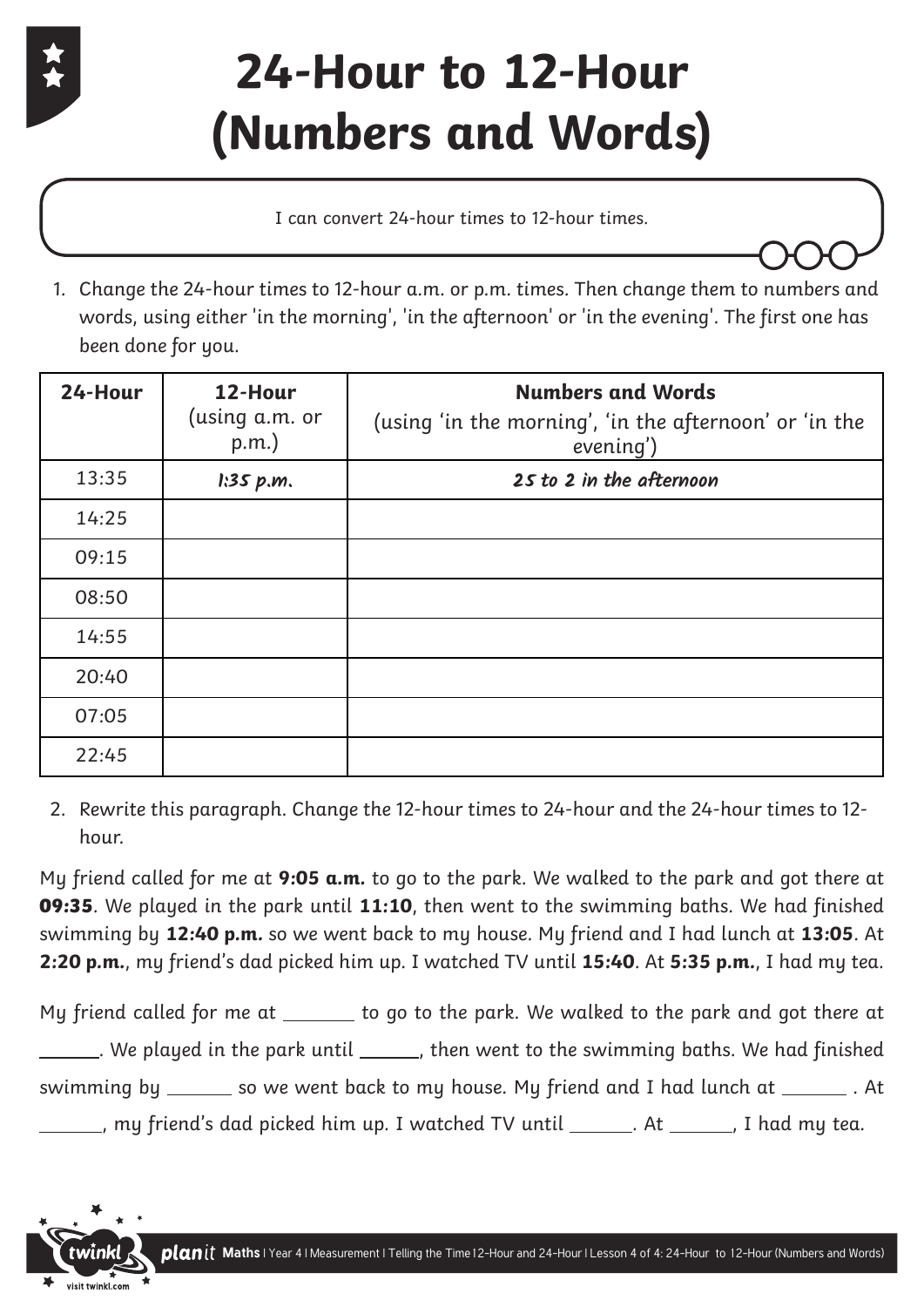## 24-Hour to 12-Hour (Numbers and Words) **Answers**

1. Change the 24-hour times to 12-hour a.m. or p.m. times. Then change them to numbers and words, using either 'in the morning', 'in the afternoon' or 'in the evening'. The first one has been done for you.

| 24-Hour | 12-Hour<br>(using a.m. or<br>$p.m.$ ) | <b>Numbers and Words</b><br>(using 'in the morning', 'in the afternoon' or 'in the<br>evening') |  |
|---------|---------------------------------------|-------------------------------------------------------------------------------------------------|--|
| 13:35   | 1:35 p.m.                             | 25 to 2 in the afternoon                                                                        |  |
| 14:25   | 2:25 p.m.                             | 25 past 2 in the afternoon                                                                      |  |
| 09:15   | 9:15a.m.                              | quarter past 9 in the morning                                                                   |  |
| 08:50   | 8:50 a.m.                             | 10 to 9 in the morning                                                                          |  |
| 14:55   | 2:55 p.m.                             | S to 3 in the afternoon                                                                         |  |
| 20:40   | 8:40 p.m.                             | 20 to 9 in the evening                                                                          |  |
| 07:05   | $7:05$ a.m.                           | S past 7 in the morning                                                                         |  |
| 22:45   | 10:45 p.m.                            | quarter to II in the evening                                                                    |  |

2. Rewrite this paragraph. Change the 12-hour times to 24-hour and the 24-hour times to 12 hour.

My friend called for me at **09:05** to go to the park. We walked to the park and got there at **9:35 a.m.** We played in the park until **11:10 a.m.**, then went to the swimming baths. We had finished swimming by **12:40** so we went back to my house. My friend and I had lunch at **1:05 p.m.** At **14:20**, my friend's dad picked him up. I watched TV until **3:40 p.m**. At **17:35**,I had my tea.

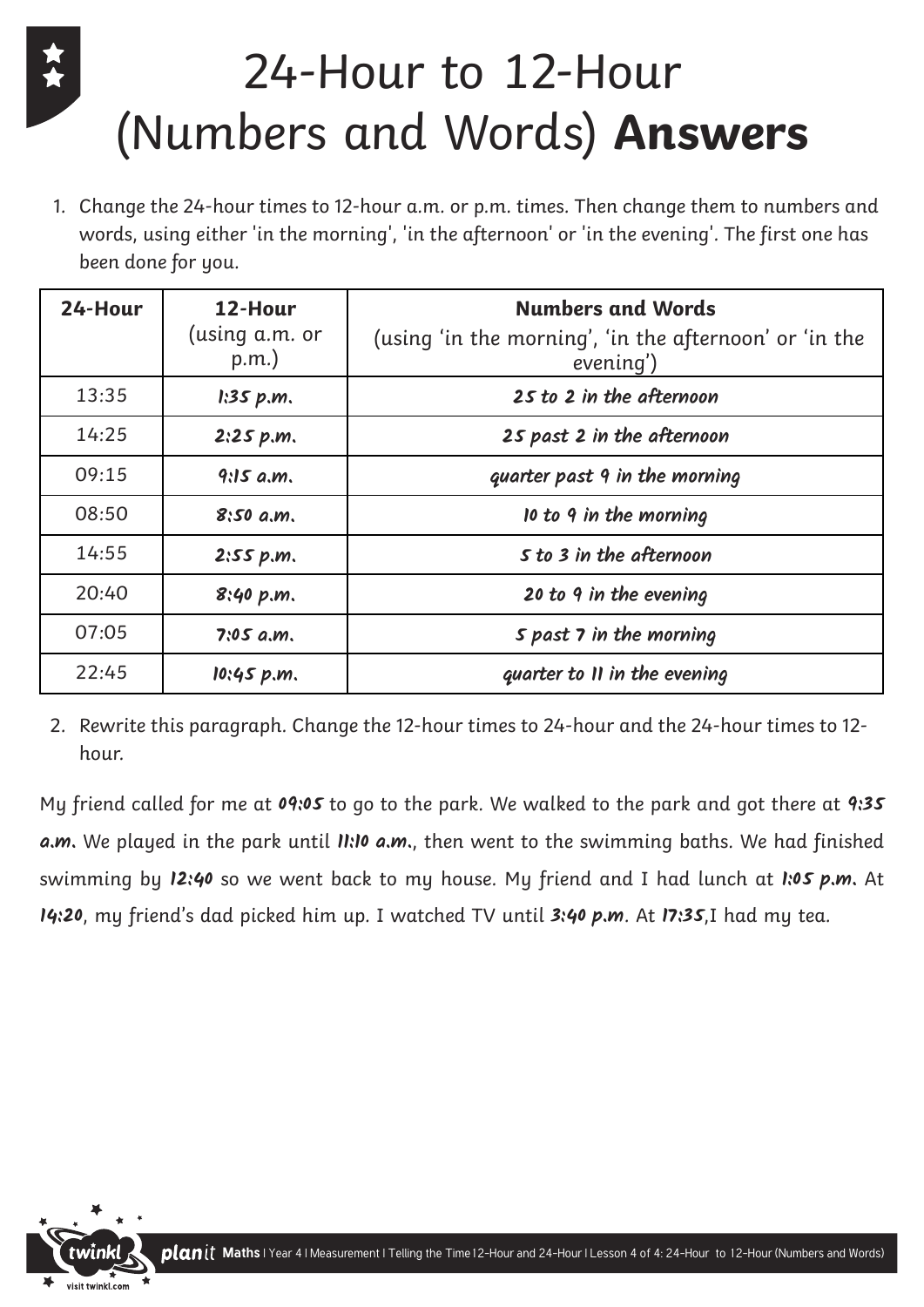

### **24-Hour to 12-Hour (Numbers and Words)**

I can convert 24-hour times to 12-hour times.

1. Change the 24-hour times to 12-hour a.m. or p.m. times. Then change them to numbers and words, using either 'in the morning', 'in the afternoon' or 'in the evening'. The first one has been done for you.

| 24-Hour | 12-Hour<br>(using a.m. or<br>$p.m.$ ) | <b>Numbers and Words</b><br>(using 'in the morning', 'in the afternoon' or 'in the<br>evening') |  |
|---------|---------------------------------------|-------------------------------------------------------------------------------------------------|--|
| 14:38   | 2:38 p.m.                             | 22 minutes to 3 in the afternoon                                                                |  |
| 15:24   |                                       |                                                                                                 |  |
| 08:17   |                                       |                                                                                                 |  |
| 07:53   |                                       |                                                                                                 |  |
| 13:57   |                                       |                                                                                                 |  |
| 22:46   |                                       |                                                                                                 |  |
| 06:09   |                                       |                                                                                                 |  |
| 23:48   |                                       |                                                                                                 |  |

2. Order these times from earliest to latest.

| 03:56     | $12:33$ p.m. | 4:58 a.m. | 21:31 | 2:44 p.m. | 06:38 |
|-----------|--------------|-----------|-------|-----------|-------|
| 4:36 p.m. | 10:18 a.m.   |           |       |           |       |

| $\alpha$ | $\mathsf{b}$ | $\mathbf{C}$ | d)              |
|----------|--------------|--------------|-----------------|
| e)       |              | ۱g,          | $\vert h \vert$ |